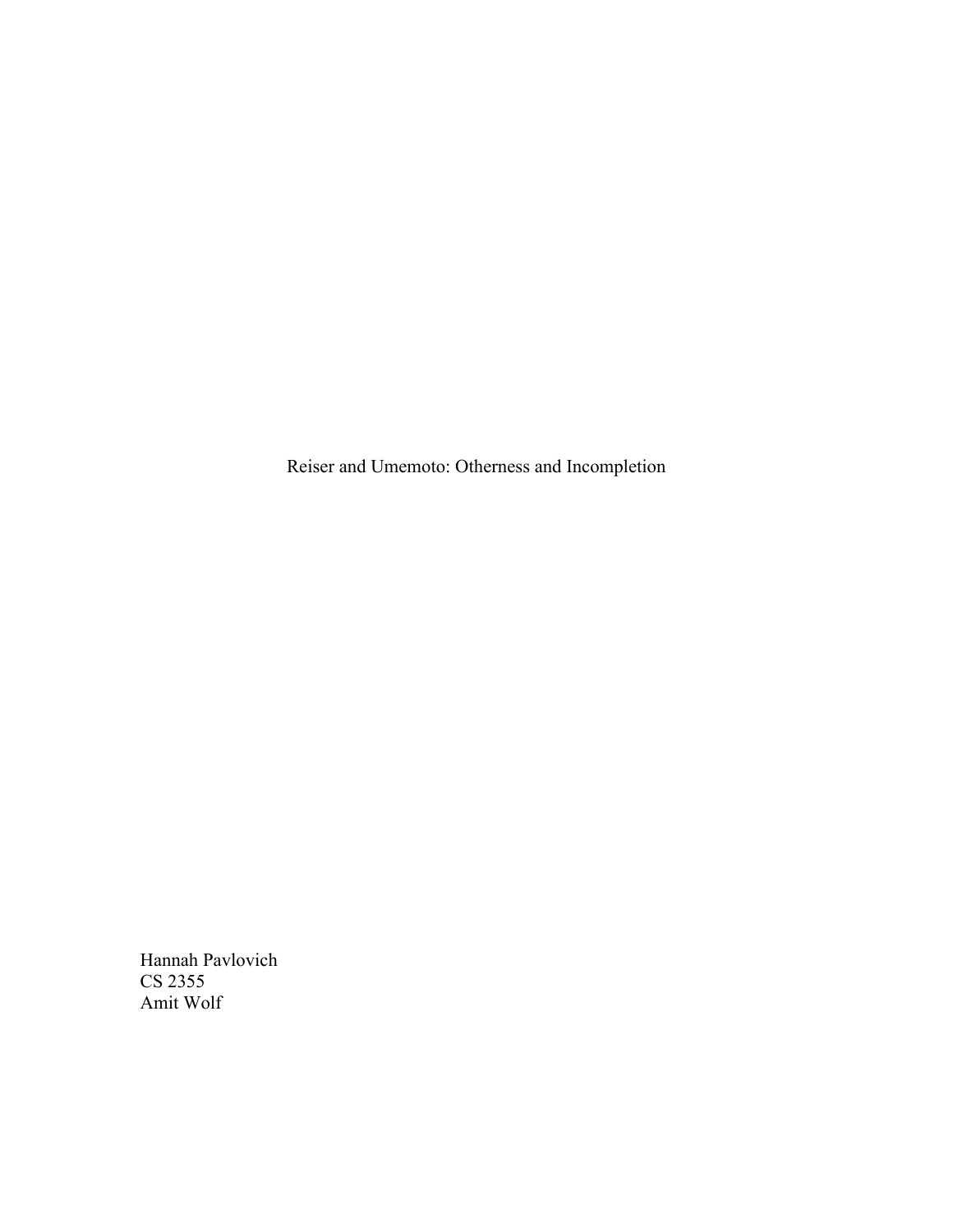Jesse Reiser and Nanako Umemoto's architecture is the process of architecture. In Andrew Benjamin's introduction to Reiser and Umemoto's monograph "Reiser + Umemoto: Selected Works," he states that Reiser and Umemoto do not create the novel in their work, they create otherness that cannot be reduced to a singular tradition.<sup>1</sup> The architecture cannot be reduced because they never allow it to reach a state where it can be criticized or interpreted beyond the act of making architecture. Reiser and Umemoto have otherness in their architecture. The otherness is not their formal language; it is the idea that their architecture is a non-architecture. Through excess and movement of vector fields in the Globe Theater, Cardiff Bay Opera House, and Yokohama Port Terminal, Reiser and Umemoto set up a language for the act of architecture, but never the architecture itself.

Reiser and Umemoto's project for the Globe Theater in 1987 explores the idea of excess and mechanization. Reiser and Umemoto first formed a papier maché ball out of the Yellow Page. They sanded down the ball until it was smooth and the layered Yellow Pages exposed and hid multiple layers of text. Reiser and Umemoto then selected plausible letter combinations plausible as words and charted these combinations into the "Book of Sigils." The letter combinations then were charted to create line drawings, which were in turn used to create the shadow both and chaise for the Globe Theater.

Reiser writes in Walczak's book on the London Project that he chose text to create the theater because text is the flow of our contemporary society.<sup>2</sup> Text surrounds and is discarded by society; it is a field from which the project can rise. In his 2001 essay "The New Fineness," Reiser states that he uses materials not for their physical use or

<sup>&</sup>lt;sup>1</sup> Andrew Benjamin, *Reiser + Umemoto: Recent Projects* (London: Wiley and Sons Academy Editions, 1998), 9.

<sup>2</sup> Marek Walczak, *The London Project* (Princeton: Princeton Architectural Press, 1988), 2.2.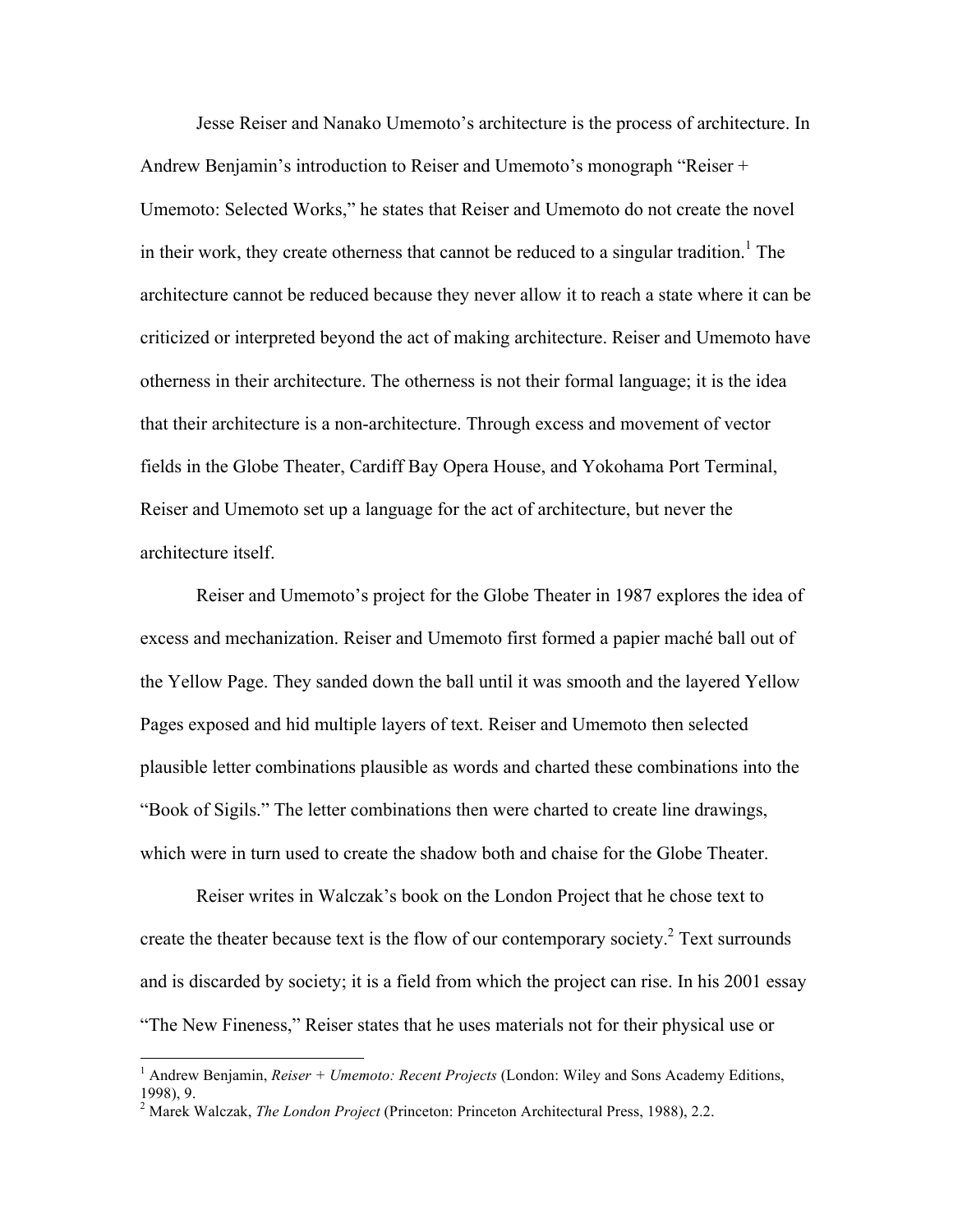representation of a built structure, but for the qualities one can achieve when manipulating the material.<sup>3</sup> This is a similar argument to "Solid-State Architecture."<sup>4</sup> Each material has its own properties, and the forces taken to bend or distort it are unique. Reiser and Umemoto extract these forces from the material, laying their interest in the material's guide to the spatial manipulations they can achieve in the vector field. The material is an easily disregarded tool to find new ways of shaping space. In the Globe Theater, the medium they work through is text. Through the process, the letters are rearranged and distorted, the mechanization and categorization of the letters dissolves their initial properties. The letters are no longer seen or important, only that they were changed is.

Reiser's ultimate thesis in "The New Fineness" is that the human can be reunited with the architectural project through artificial engagement with natural.<sup>5</sup> By detaching themselves further from the final product and only focusing on the process, Reiser says he is creating an architecture with human effects. Reiser and Umemoto use these three steps to remove themselves from the final output. The first step of the process, creating the papier maché ball, results in what Reiser calls a "sensual" or "tactile" object, which is still too close to the human condition to be applicable to what they want to do. $6$  The affect of the papier maché ball supersedes the material condition and process; it does not achieve the "artificially attenuated existence."<sup>7</sup> This is the only moment where Reiser and Umemoto discuss the human condition in architecture beyond the need for pushing the

<sup>&</sup>lt;sup>3</sup> Jesse Reiser, "The New Fineness," *Assemblage* (The MIT Press), no. 41 (2001): 65.<br><sup>4</sup> Andrew Benjamin, *Reiser + Umemoto: Recent Projects* (London: Wiley and Sons Academy Editions, 1998), 49.<br><sup>5</sup> Jesse Reiser, "The New Fineness," *Assemblage* (The MIT Press), no. 41 (2001): 65.

<sup>&</sup>lt;sup>6</sup> Marek Walczak, *The London Project* (Princeton: Princeton Architectural Press, 1988), 2.3.<br><sup>7</sup> Marek Walczak, *The London Project* (Princeton: Princeton Architectural Press, 1988), 2.7.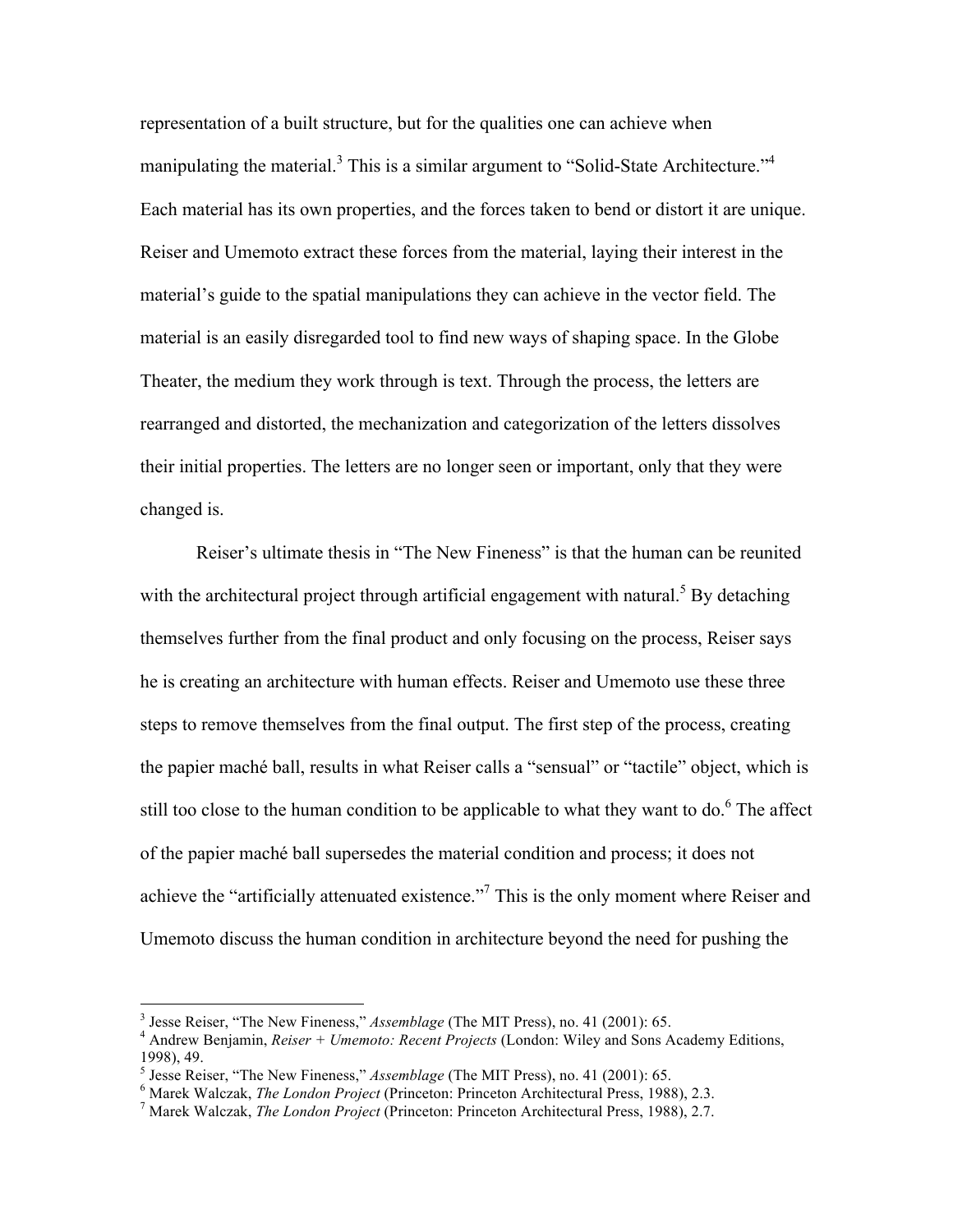button of mechanization. Because this is not discussed in other works or played upon by other academics of the time, the idea the Reiser and Umemoto are playing to the human sensibility is false. By creating an unfinished architecture, they are allowing the human to fill in their own formal projections on the project. The otherness comes not from their ability to affect the human sensibility, but by leaving any discussion about human experience open ended. Reiser and Umemoto are showing the how, and the user's own projections make the why.

The Globe Theater project exemplifies the idea of the object-text. Eisenman discusses the idea of architecture as writing in his 1984 article "The End of the Beginning, the End of the End." $8$  He sees writing as the act of massing, not the massing itself. The architecture is about making the architecture, not the physical result. Eisenman calls this trace, which is not the real; it is the action of the real. Trace is its own process; it is not the end image. Although Reiser and Umemoto are not accused of being in Eisenman's camp, Eisenman's definition of writing in architecture aptly applies to the Glove Theater. The documentation Reiser and Umemoto's Globe Theater does not cover the end product to the extent that it covers the making and function of the machines themselves. The shadow box is an afterthought to the creation of the engendering plate. The Globe Theater project is the object-text because it focuses on the act of architecture.

Daniel Libeskind and his Writing Machine are direct influences on Reiser and Umemoto's work. Daniel Libeskind's Writing Machine is the result of Libeskind's three lessons of architecture: lesson a, reading architecture; lesson b, remembering architecture; lesson c. writing architecture. Libeskind sees the three lessons as interdependent; their

 <sup>8</sup> Peter Eisenman, "The End of the Classical: The End of the Beginning, the End of the End," *Perspecta* (Yale University School of Architecture) 21 (1984): 171 .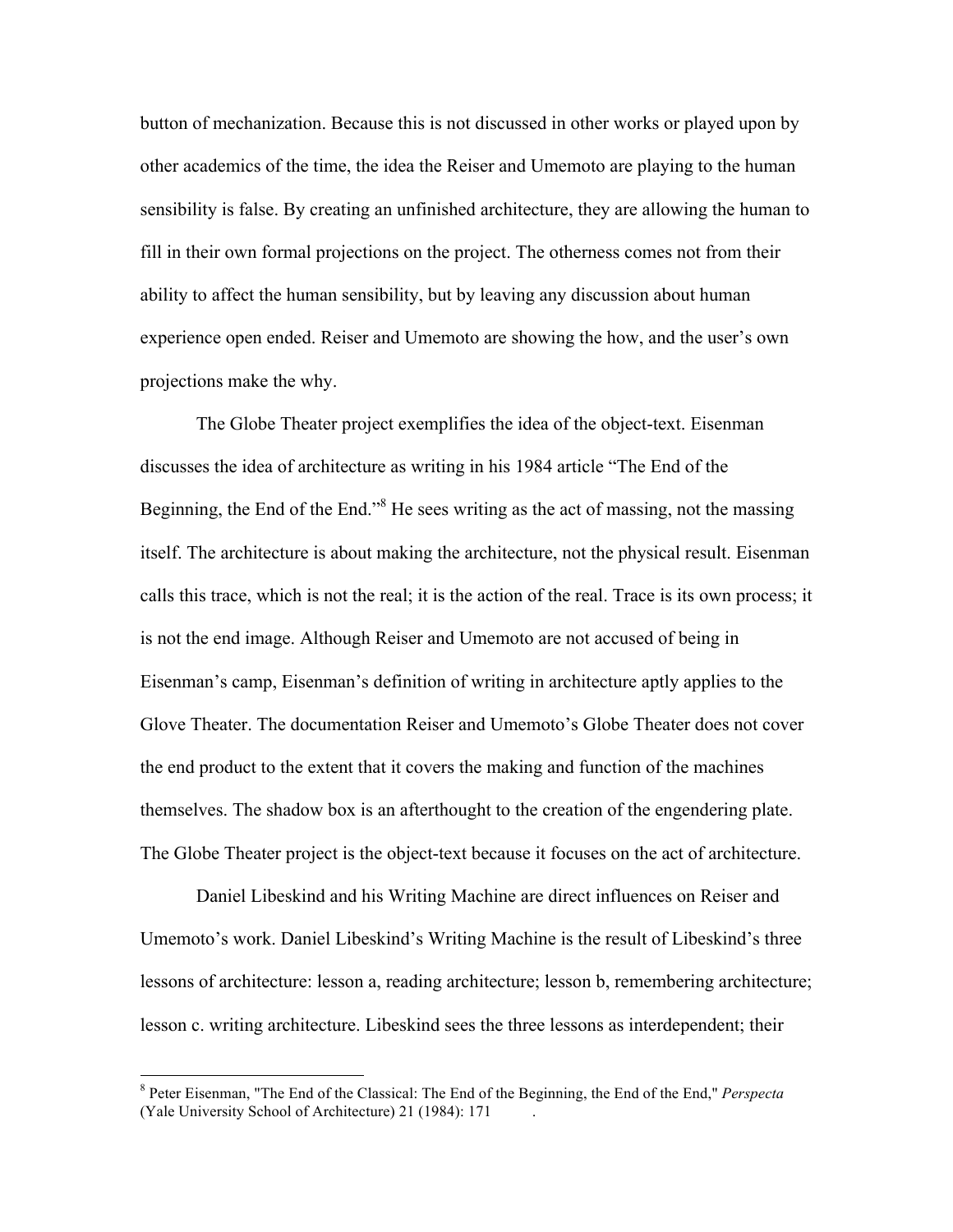purposes are to "release the end to itself."9 The end here is really the beginning, which Libeskind sees as the experience of architecture. By using the lessons and corresponding machines, he is removing the object from architecture, creating only the experience. The experience Libeskind discusses is different from Reiser's idea of the human sensibility in "The New Fineness." Libeskind is using the experience of architecture as the act of creating, while Reiser's experience is the physical experience of the end form. The reading machine gives the experience of reading. The revolutions never let the books fall out of place, yet the reader must work hard to turn the wheel of existing texts. The memory machine is meant to project the future.

The writing machine processes both memory and reading.<sup>10</sup> The reading machine becomes fully engaged in its own process, both the art and science are forgotten for the mechanics of the machine. The forty-nine cubes have four exposed sides. The four sides consist of: a broken plan of Palmanova, a mirror, a geometric sign which points to the horoscope, and the forty-nine saints from Roussel's *Impressions of Africa*. The machine spins each cube randomly, each cube independent of the next. The written text produced by the machine cannot be controlled or predicted, there is almost no human hand involved.

For Libeskind's writing machine, images of the product of the writing machine are practically nonexistent. The writing machine not only writes, but in its documentation it remains in Eisenman's realm of trace, where the real does not exist, only the action of the real. Both Libeskind's writing machine and Eisenman's idea of *trace* seek to negate

 <sup>9</sup> Daniel Libeskind, "Three Lessons in Architecture," in *Countersign*, 37-61 (New York, NY: Rizzoli International Publications, Inc., 1992), 38.

<sup>10</sup> Daniel Libeskind, "Three Lessons in Architecture," in *Countersign*, 37-61 (New York, NY: Rizzoli International Publications, Inc., 1992), 43.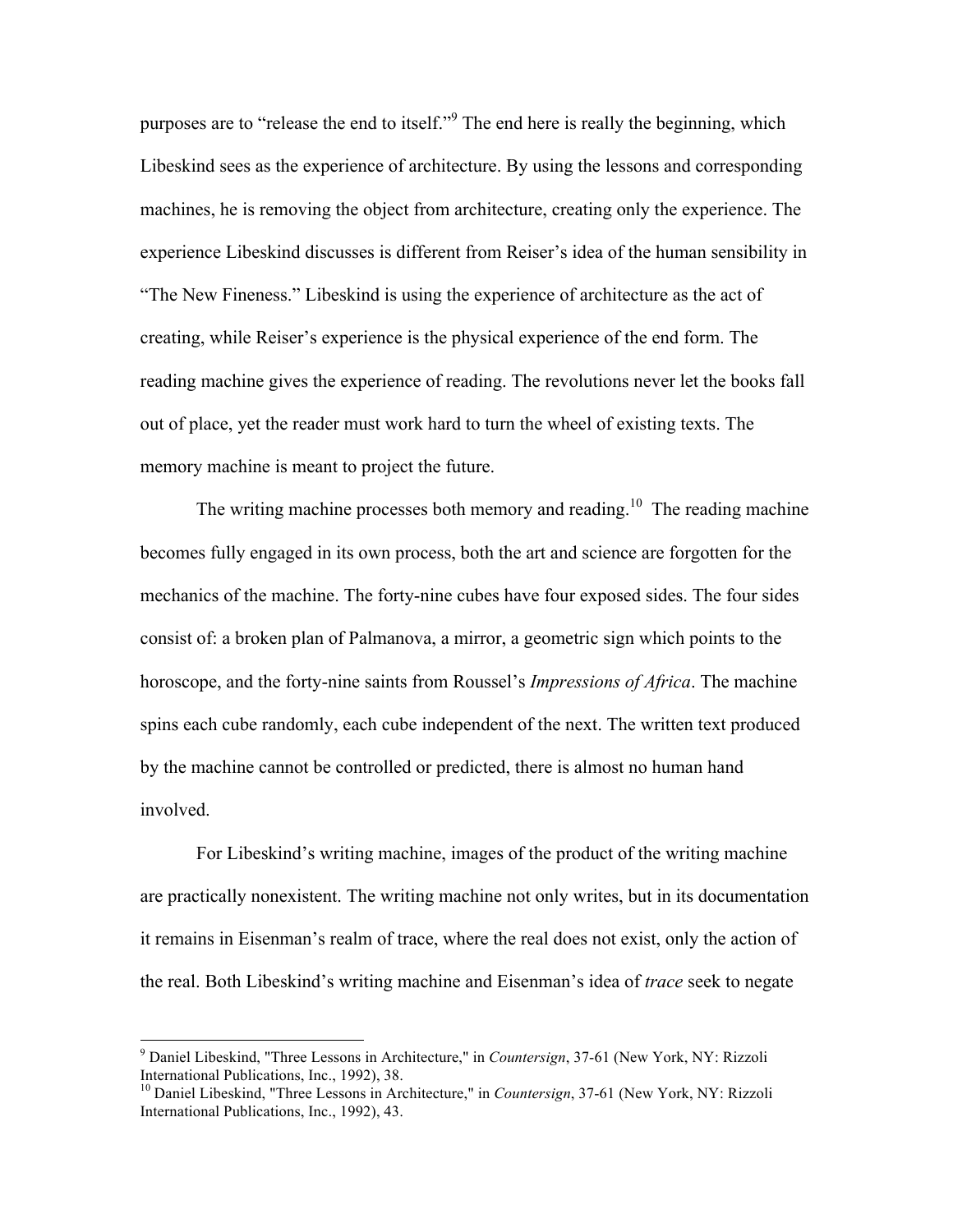the object and produce only the experience of architecture. For Libeskind, the experience of architecture is in the detachment from it. Reiser and Umemoto also seek detachment in their Globe Theater project. The architect only pushes a button, allowing the architecture to be within and against the architectural act.

In K. Michael Hay's afterword for *The London Project*, Hays argues that the object-text deletes authorship and imposes criticism before there is an aesthetic object.<sup>11</sup> Hays sees the aesthetic object, or final result, as interrupted by the criticism of this object. The focus of the object-text is not in representation, but acts as the "recording device" for the project, putting the process into motion void of artistic intention. The object-text works against Hays' aesthetic object, which is nothing more than the artist's response to his own criticality. Reiser and Umemoto are breaking this cycle in their Globe Theater project. They remove criticality and aesthetics, focusing only on mechanization. Mechanization cannot be criticized or further interpreted, as its own inertia keeps it in motion. The machine's own workings that protect it from criticality. This absence from the critical and formal readings of the building creates the otherness of Reiser and Umemoto's architecture. The formal language of the Globe Theater is not new, only the exposure of the act of writing.

That Reiser and Umemoto search for the architect's detachment from architecture at first seems ironic. In "Solid-State Architecture," Reiser argues against the placelessness that comes with computer design.12 Without site, the expanded field that Reiser and Umemoto work within cannot be found, thus the continuation of this field is impossible. The human detachment that Reiser and Umemoto seek directly corresponds

<sup>&</sup>lt;sup>11</sup> Marek Walczak, *The London Project* (Princeton: Princeton Architectural Press, 1988), 8.1.<br><sup>12</sup> Andrew Benjamin, *Reiser + Umemoto: Recent Projects* (London: Wiley and Sons Academy Editions, 1998), 49.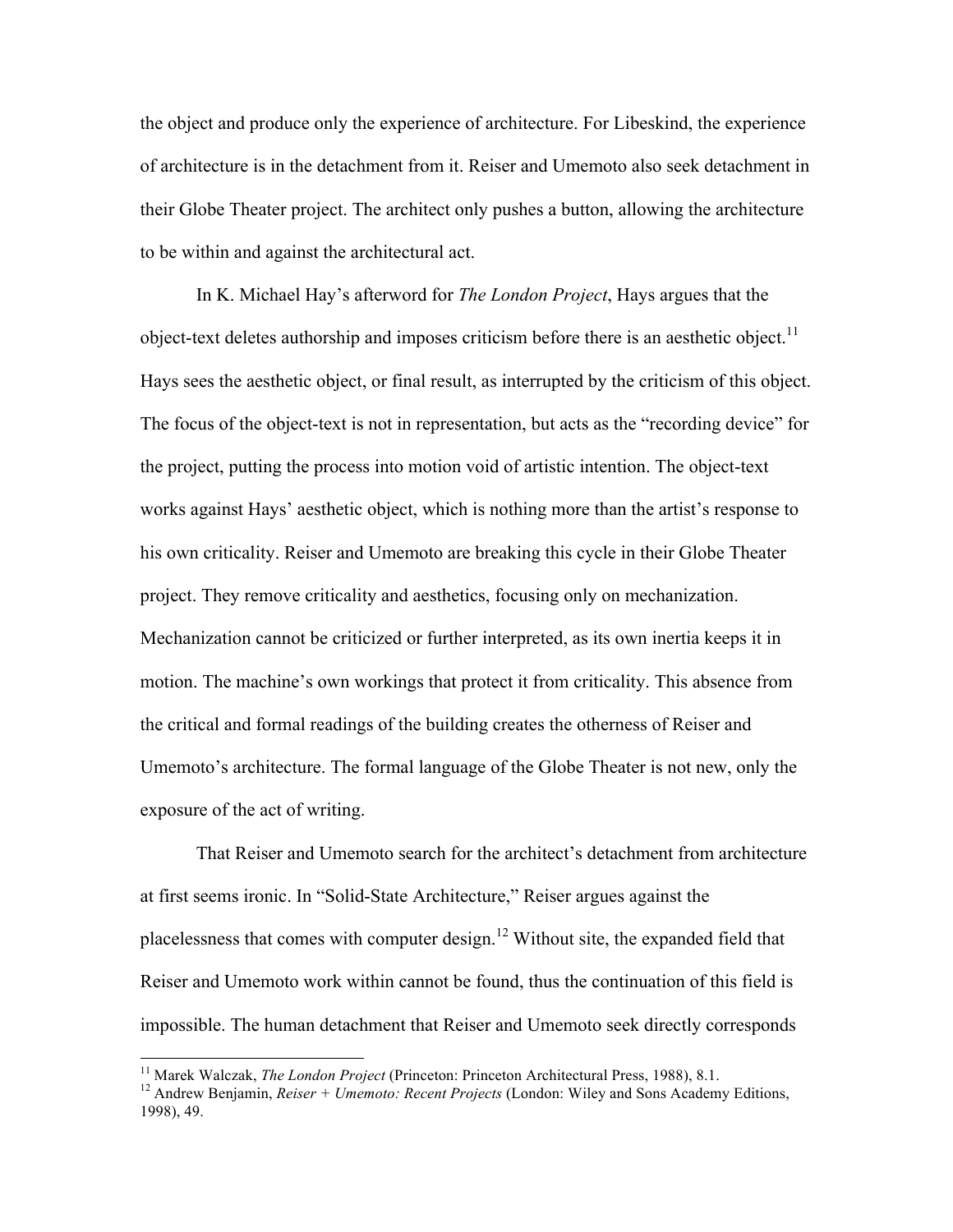to the attachment of architecture to its site and expanded field. Reiser and Umemoto see the site as a vector field from which the building rises. The site is mechanized, and the materials of the project, as described in "Solid-State Architecture," use the vector field to create a continuation and disturbance in it. The disturbance of the vector field is more aptly shown in the Cardiff Bay Opera House and Yokohama Port Terminal.

Reiser and Umemoto are fascinated with geodesics. The rule of geodesics is that every load is carried along the shortest possible path. Geodesic structures can remain light while also having extreme redundancy to the point that the structure is nonessential. Reiser argues that because the system is both flexible and complex, it could adapt to new formations without an increase in the existing state of complexity.<sup>13</sup> The structure can change and adapt fluidly to changes in the program. Reiser also sees use in linking heterogeneous elements. The complexity and homogeneity of the structure would hold and mask the disparate parts.

In the Cardiff Bay Opera House competition entry of 1994, Reiser and Umemoto use a "geodetic bag" to link the ground level and auditorium. The geodetic structure can easily transform from encapsulating the main concourse to the three tubes, the lobbies for the auditorium.<sup>14</sup> Reiser is more concerned with using the dome as a smoothing tool between the two parts than the end effect of smoothing the parts. Throughout his explanation of the Cardiff Bay Opera House design, he is excited about the geodesic dome possibilities and transformations, but does not supply any reason for his design outside the material experimentations and manipulations. In this way, the geodesic dome

 <sup>13</sup> Andrew Benjamin, *Reiser + Umemoto: Recent Projects* (London: Wiley and Sons Academy Editions, 1998), 56. <sup>14</sup> Andrew Benjamin, *Reiser + Umemoto: Recent Projects* (London: Wiley and Sons Academy Editions,

<sup>1998), 57.</sup>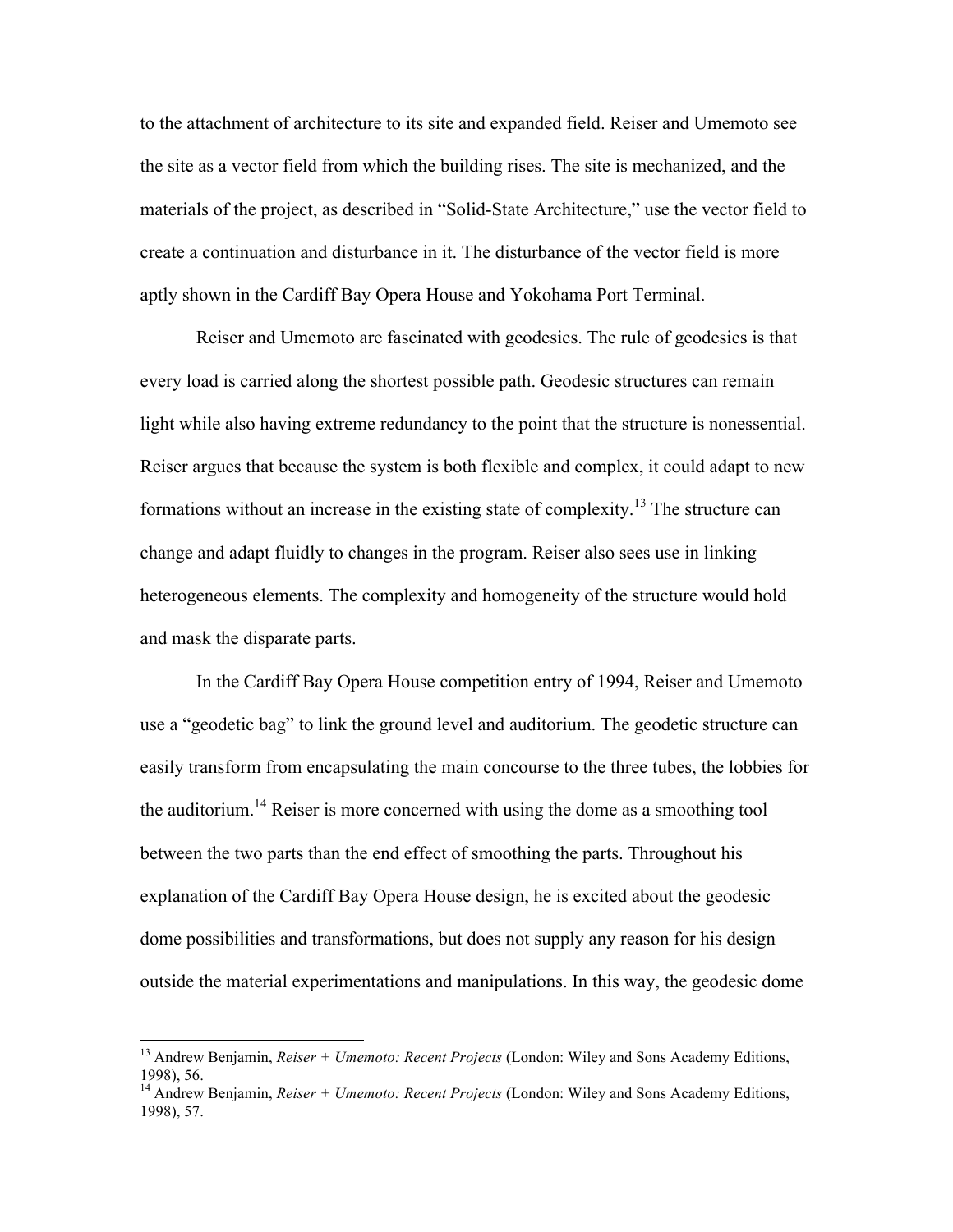becomes an object-text for this project. The project is not given criticality nor is it given any formal reading. The geodesic bag, which can be read as the manipulation of forces, not solely the manipulation of material, is a vector field pointing in different directions, showing the movement in the field without creating the movement itself.

Reiser and Umemoto's Yokohama Port Terminal competition entry in 1995 works in a similar way to the Cardiff Bay Opera House. Greg Lynn interprets this project as an example of topological architecture, a continuous blob-like system that could extend beyond the localized project.<sup>15</sup> Lynn notices that Reiser and Umemoto's excessive structure allow for the expansion of structure to allow program in while retaining the "blob-like" roof shape. While Lynn is excited about the new forms this allows, Reiser and Umemoto are less interested in the formal implications, and focus on the structural shifts free of formal implications.

Reiser writes that Yokohama is a "smoothly functioning link between land and water."<sup>16</sup> The theme of a link or transition is also in the transitional phase of the Cardiff Bay Opera house. Neither building is really in a state of equilibrium, but a state of stasis, a pause in a movement. Reiser further states that the terminal is an incomplete building, only complete when the link is activated.

Yokohama uses a steel-shed structure popular in the nineteenth century. Reiser and Umemoto reappropriate the structural logic of the steel-shed, changing it from a pure homogenous structure to one of complex deviations,  $\frac{17}{11}$  like the warping of the geodesic structure in the Cardiff Bay Opera House. The manipulation of the structure allows for

<sup>&</sup>lt;sup>15</sup> Greg Lynn, "Blobs, or Why Tectonics is Square and Topology is Groovy," *ANY 14*, May 1996: 61.<br><sup>16</sup> Andrew Benjamin, *Reiser + Umemoto: Recent Projects* (London: Wiley and Sons Academy Editions,

<sup>1998), 63.</sup> <sup>17</sup> Andrew Benjamin, *Reiser + Umemoto: Recent Projects* (London: Wiley and Sons Academy Editions,

<sup>1998), 63.</sup>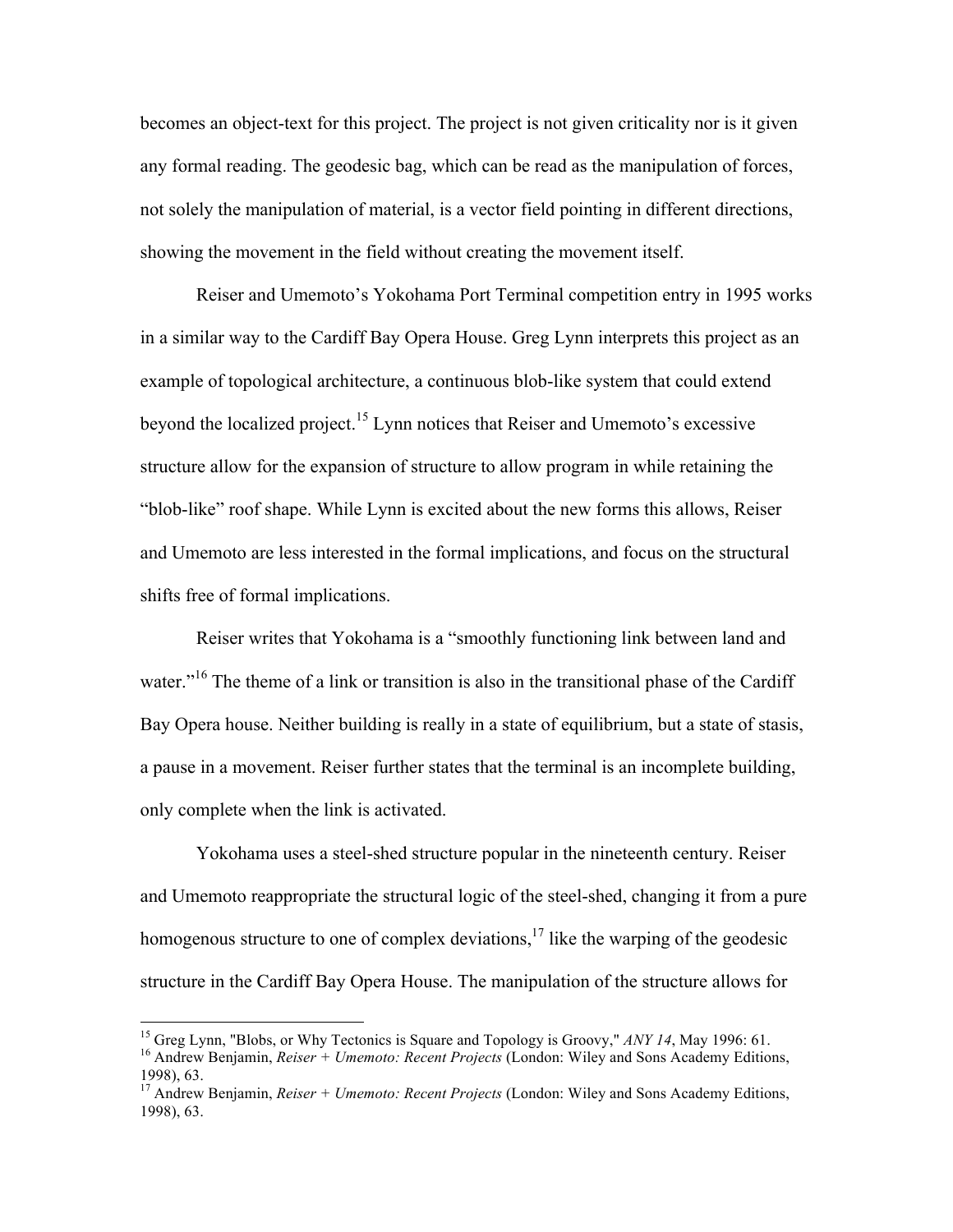more complex spaces that can still be smoothly linked under the continuous structure, like the geodesic bag. The continuous complex spaces are analogous to the broader idea of linking between the water and land. The steel-shed structure is not contained locally to the building, but is part of larger field of vectors and forces that expand far beyond the terminal. The steel-shed manipulation, as told by Reiser in "The New Fineness" is the way to express a manipulation of forces. The twists and turns in the Yokohama terminal are smoothly connected because they are part of a larger system; the terminal is just a twist. The internal workings of the terminal are also part of this twist.

Reiser and Umemoto have not developed any formal language. The excess of structure in the Yokohama Port Terminal and Cardiff Bay Opera house directly defy the purity of modernism, which had its own formal language and criticality to complement it. The idea of excess means that certain parts could be removed; therefore the project has not gone through this final step and has no reached completion. Reiser and Umemoto let the structural non-necessity overrun any formal properties of the projects. Their otherness comes not from what they have done, but what they have not done. Formally, their work is not novel nor is it otherness. The work can be read as part of Lynn's blobs, which have a more formal than process-oriented quality. The otherness happens because Reiser and Umemoto leave their work in an unfinished and undetermined state, leaving the viewer to ascertain the formal qualities themselves. There is otherness because there is no reality, and their architecture does not need the reality.